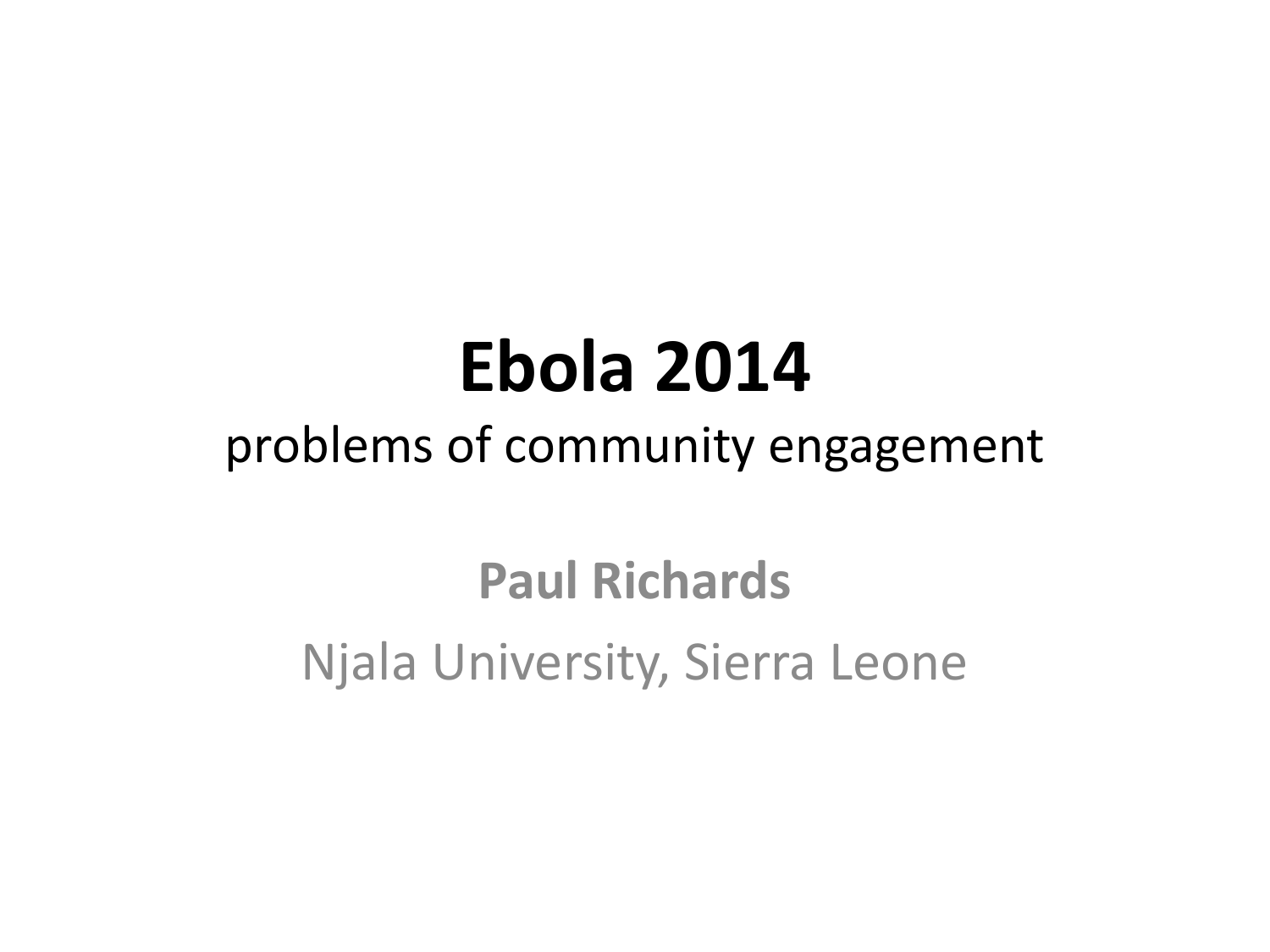## **Communities**

what went wrong?

• Spread of rumours

– Germ warfare, organ harvesting

- Violent opposition to Ebola responders – E.g. Womeh incident in Guinea
- Many delays in reporting and isolating cases
	- E.g. Fogbo infection chain in Sierra Leone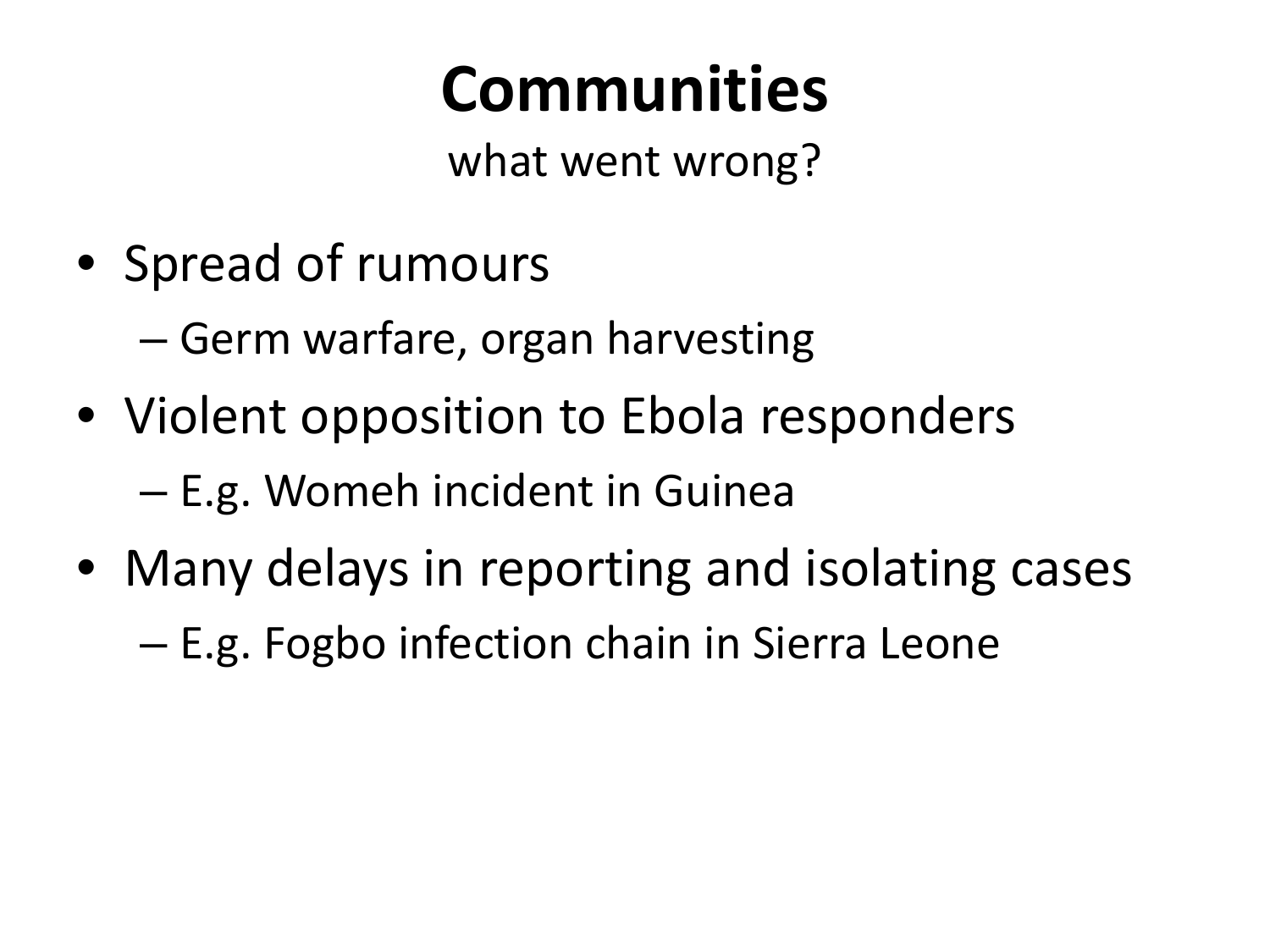#### **The road to Fogbo**

- 1. The Fogbo infection chain developed from August 2014
- 2. Responders turned back due to rainyseason floods
- 3. Extracting suspect cases required improvisation by canoe paddlers and bike taxi riders

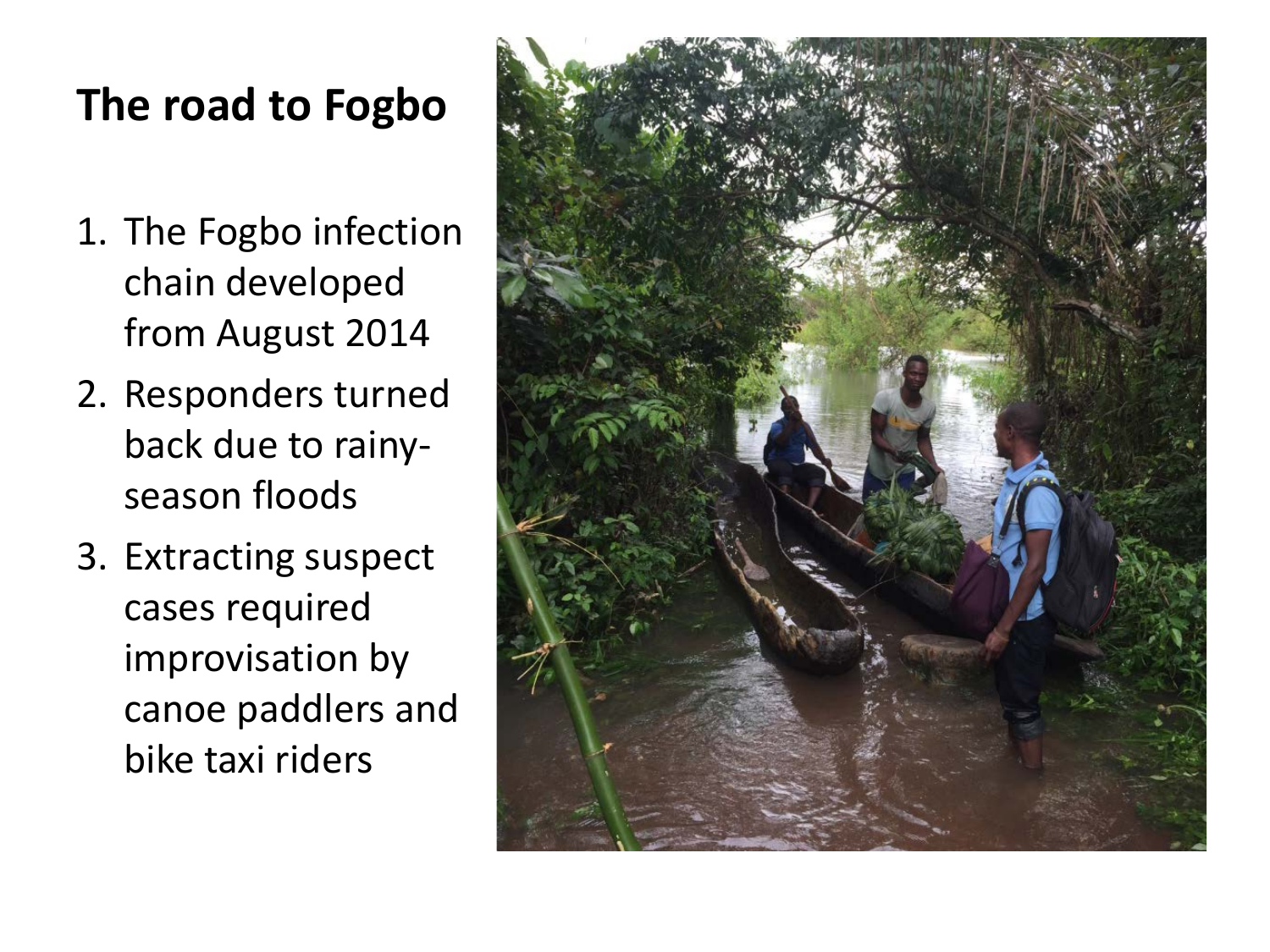# **Professional health care is new**

- Families are the main providers of health care
	- Lack of facilities, distance and expense
		- Referral requires mobilization of resources
			- Families wait up to 3 days to see if local remedies work
			- It is safe to move an Ebola case only during the first 3 days
			- This "dry" phase is indistinguishable from malaria
- "Free" rural health care is recent
	- Post-civil war in Sierra Leone (after 2002)
		- Referral is expensive
			- The family has to send members to nurse the patient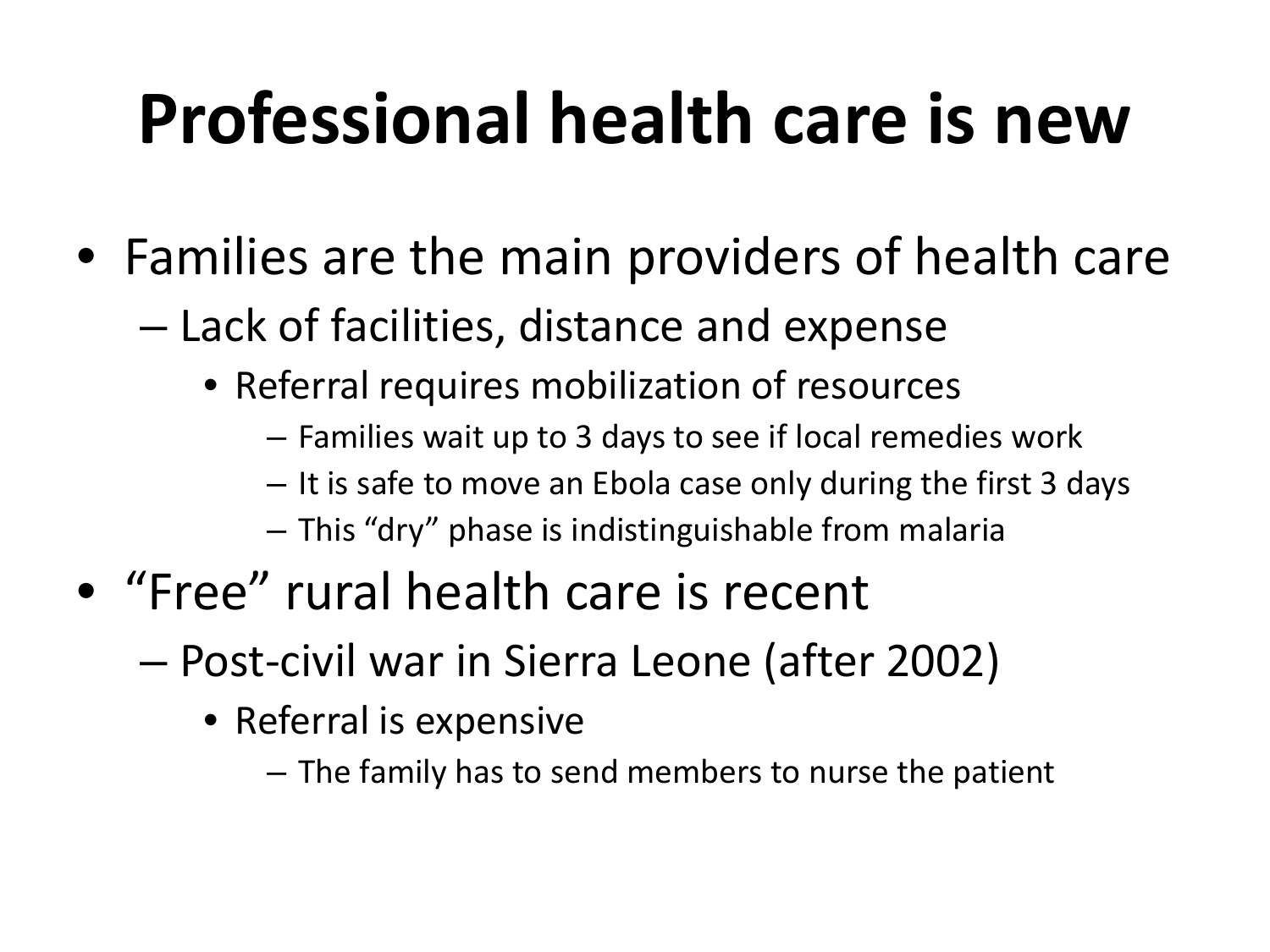### **Nurse-midwife at a new health centre**

(Koromasilaya, Koinadugu District, Sierra Leone)

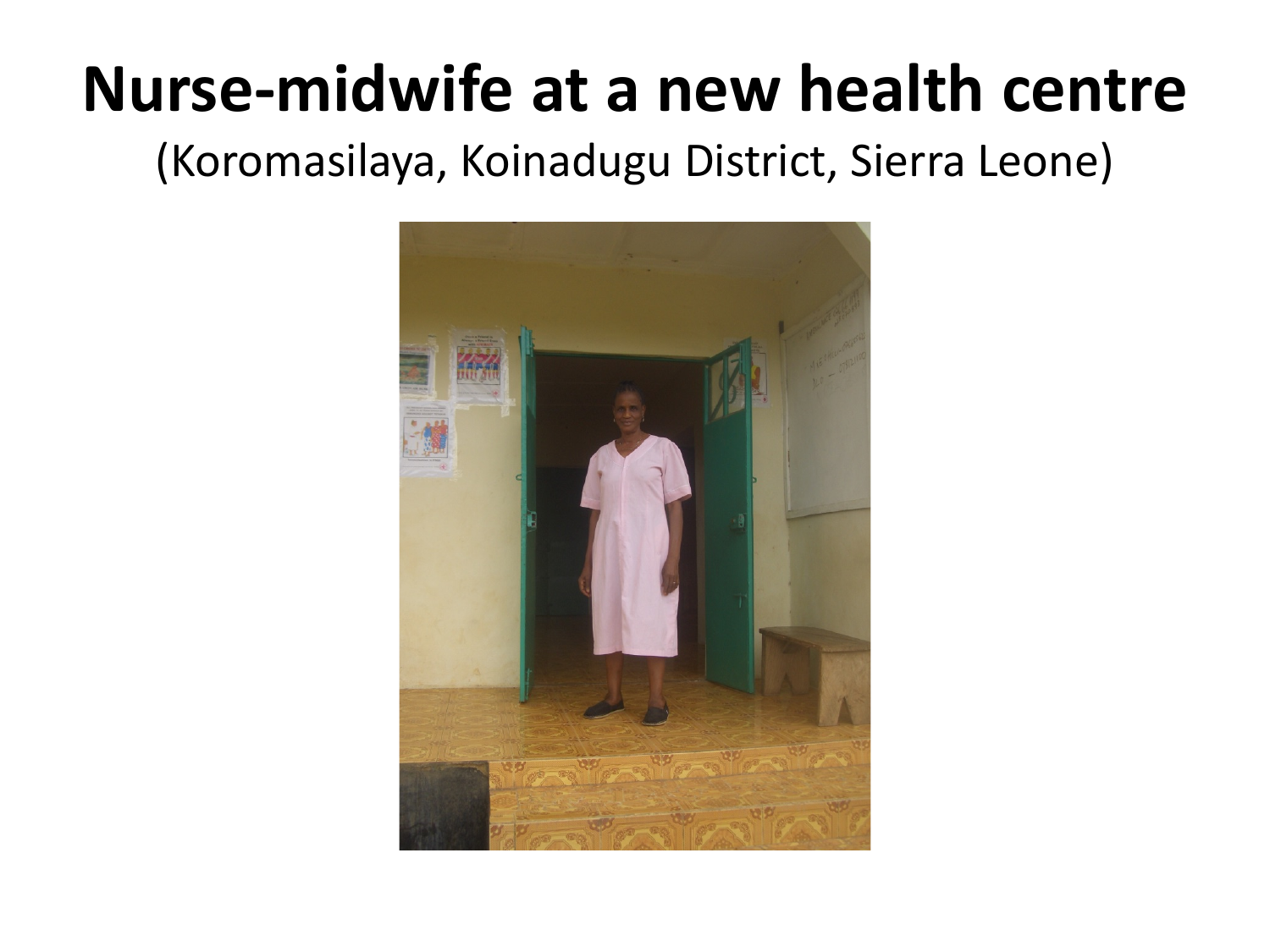## **Community structure**

Upper West African forest-edge villages

- Patrilineages allocate land for subsistence
	- land holding groups are linked by marriage
		- Mutual support in marriage, sickness and death is vital for reinforcement of family values
- Ebola attacked the system of interfamily solidarity
	- Families were prevented from
		- caring for the sick
		- burying the dead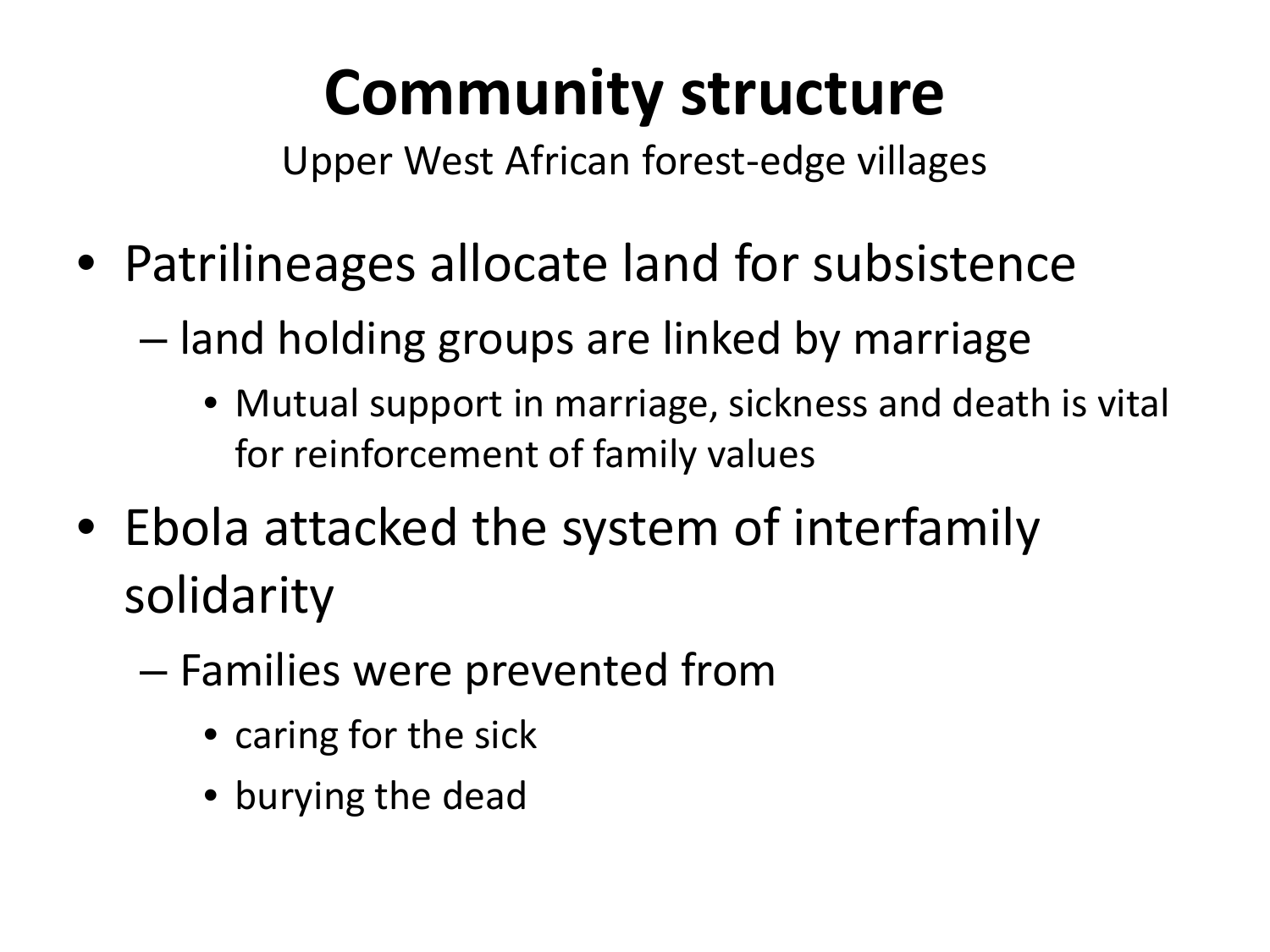#### **Top-down Ebola care (dressing shed, and site of main ward, Bandajuma ETC)**

- 1. International response to Ebola based on large-scale bio-secure treatment centres (ETC)
- 2. Patients were transported long distances, separating them from families
- 3. It was hard for families to visit or offer care (e.g. food)
- 4. The basic premise of family involvement in care for the sick was violated

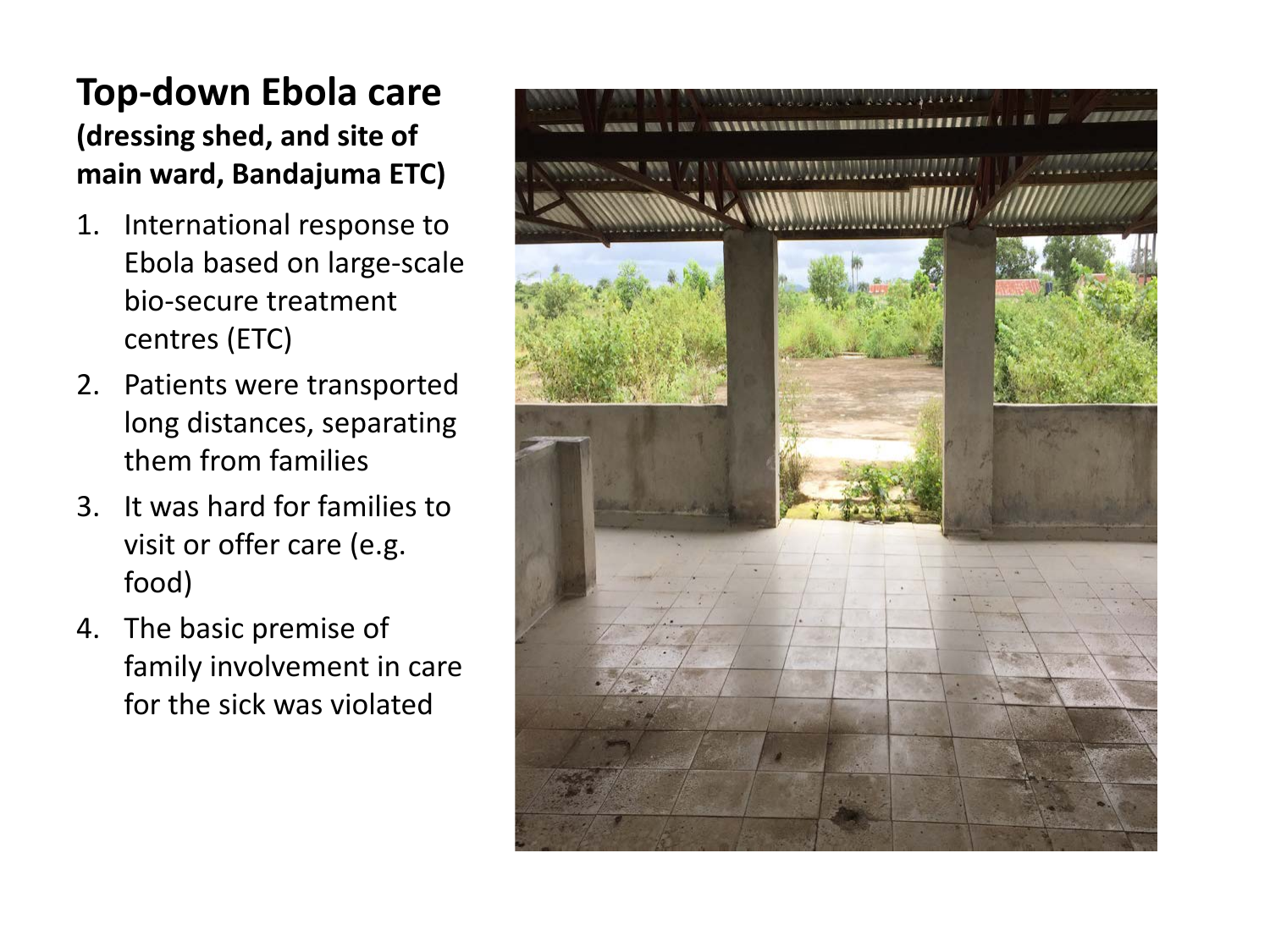#### **Distant burial**

- 1. Many patients died and were buried in ETC without family involvement
- 2. Even today family members do not know the fate of some patients
- 3. Nor can they afford to visit the place where the victim is buried

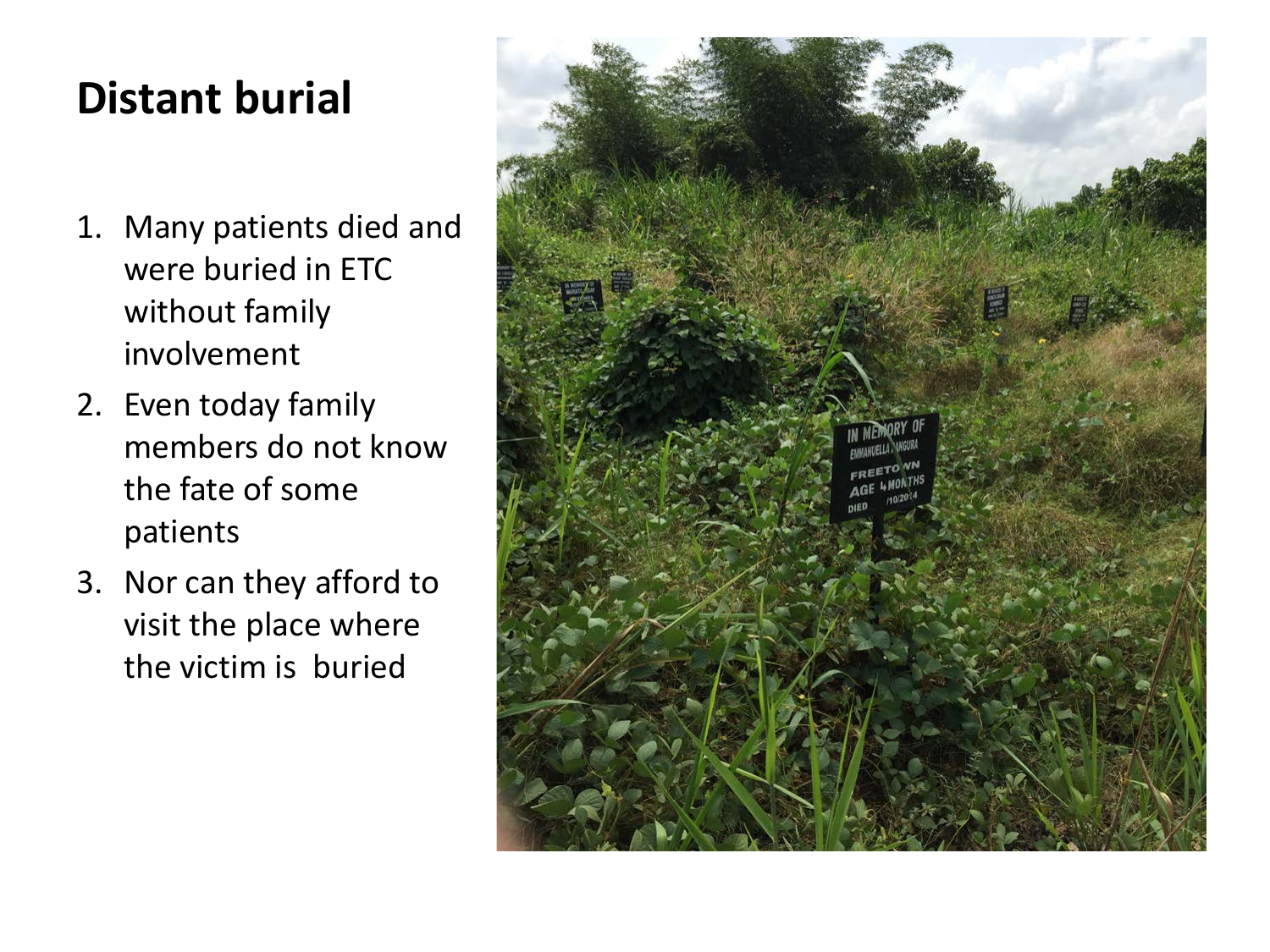# **Solutions?**

- Local care units (Community Care Centres)
	- Opposed by some international responders
		- Biosafety concerns
			- Concerns unfounded; see Pronyk et al. (2016)
	- Welcomed by communities
		- Families remained in touch with the sick
- Home care protocol
	- Opposed by some international responders
		- Biosafety concerns
	- Introduced ("be safe while you wait") November 2014
		- Unavoidable, since not all cases could be reached in time